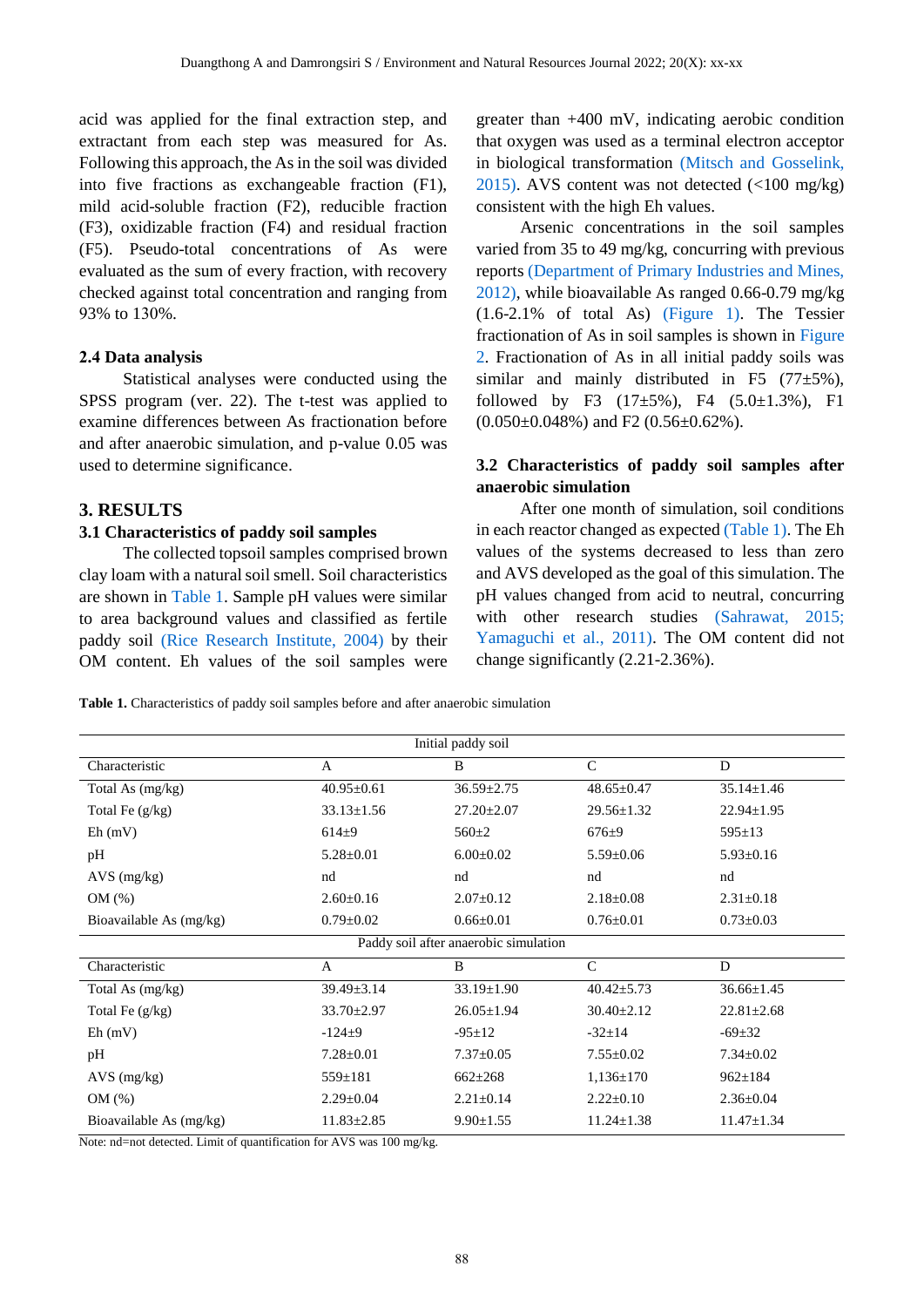

**Figure 1.** Bioavailability of Arsenic in paddy soil samples before and after anaerobic simulation



**Figure 2.** Fractionation of Arsenic in paddy soil samples before and after anaerobic simulation

Concentrations of As and Fe in the soil before and after the simulation were similar, while As in the supernatant was not measurable  $(<0.005$  mg/L). Bioavailable As of the anaerobic paddy soil samples increased markedly from 0.66-0.79 mg/kg to 9.9-11.8 mg/kg (23-32% of total As) (Figure 1). The F2 and F5 values of As in paddy soil altered remarkably, while F1, F3, and F4 did not change significantly (p>0.05). The As content in F5 decreased from 77±5% to  $60±5\%$ , whereas As in F2 increased from  $0.56±0.62\%$ to  $17\pm3\%$  (Figure 2).

## **4. DISCUSSION**

In the soil samples, As was mainly distributed in F5, indicating the geogenic origin of As in this area [\(Fu et al., 2011;](#page-5-0) [Wang et al., 2015\)](#page-6-0), which was considered stable**.** Due to the As in mobile forms, As bound to amorphous oxides and bound to organic matters were eliminated during the  $1<sup>st</sup>$  to  $4<sup>th</sup>$  extraction step. The As content in F5 of Tessier's fractionation likely comprised of As-sulfide minerals and wellcrystallized forms of Fe and As. [Drahota and Filippi](#page-5-0) [\(2009\)](#page-5-0) and [Kim et al. \(2014\)](#page-6-0) found that the major Assulfide minerals in the mining area were arsenopyrite, orpiment and arsenic-bearing pyrite, while their main weathered minerals were well-crystalized Fe arsenates (scorodite) and As associated with well-crystalized Fe oxides generally found in naturally As-rich soil. In this study, based on the soil sample characteristics, we presumed that As in F5 was likely predominated by well-crystalized weathered minerals.

Similar to other studies, despite the stable form of As in the soil, As bound to amorphous ferric oxide formed the major fraction of As [\(Baig et al., 2009;](#page-5-0) [Farooq et al., 2010; Devesa-Rey et al., 2008;](#page-5-0) [Hsu et](#page-5-0) [al., 2012;](#page-5-0) [Kim et al., 2014;](#page-6-0) [Wang et al., 2015\)](#page-6-0). Natural soil generally contains high amounts of ferric oxide that can adsorb various trace elements by various mechanisms [\(Hooda, 2010\).](#page-5-0) The distribution of As in our paddy soil samples conformed to trends that As in F3 was the second major fraction.

The As in F4 was released from oxidizable components in the soil as organic compounds and some sulfide compounds. However, the AVS in this soil sample was not detectable. As content in F4 was believed to be bound to organic compounds. Similar to other studies, the As content in F4 was a minor fraction [\(Baig et al., 2009;](#page-5-0) [Farooq et al., 2010;](#page-5-0) [Fu et](#page-5-0) [al., 2011\)](#page-5-0). The As in F1 was the exchangeable fraction, while F2 contained As that was readily releasable by mild acid conditions, such as As bound to carbonate compounds or fresh precipitates. Both these fractions contributed less than 1% of the total As in the soil samples.

After one month of anaerobic induction by microbial activity, only As in F5 (stable fraction) and F2 (mild acid-soluble fraction) changed. A 17% decrease of As in F5 was observed, responding to a 16% increase of As in F2. This change of As fractionation indicated the release and resorption of As among the soil materials. However, we did not anticipate any change of As in F5 but expected F3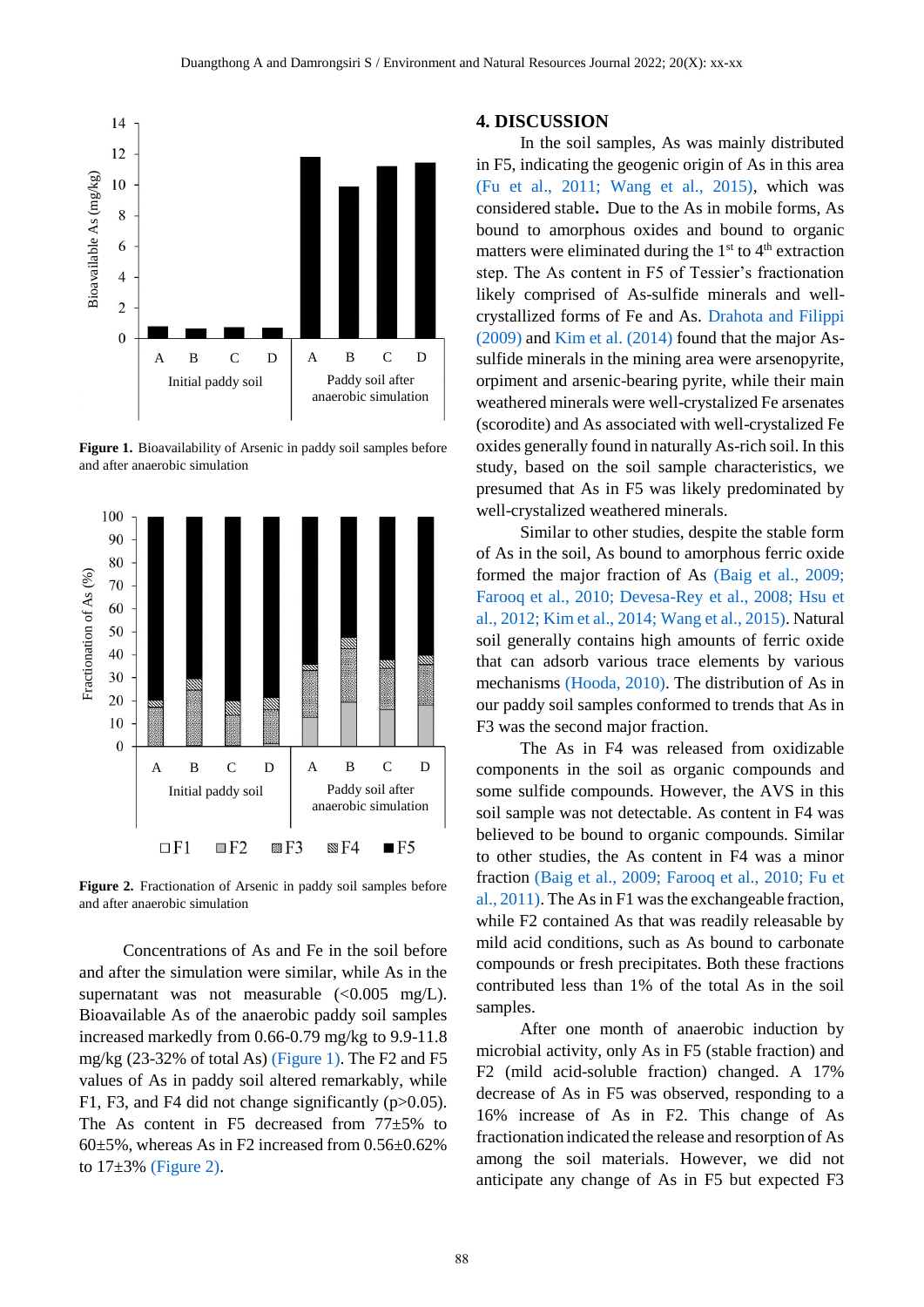(bound to amorphous Fe oxide) to decrease via the iron reduction process.

Some toxic heavy metals become non-mobile under anaerobic environmental conditions via sulfidation [\(Hartley and Dickinson, 2010\),](#page-5-0) but As can be altered to mobile forms [\(Kumarathilaka et al.,](#page-6-0) [2018\)](#page-6-0) or released to an aqueous solution [\(Hartley and](#page-5-0) [Dickinson, 2010;](#page-5-0) [Xue et al., 2020; Zhang et al., 2019\).](#page-6-0) The released As content correlated well with released iron as ferrous [\(Xue et al., 2020\).](#page-6-0) The iron redox cycle is governed by wet/dry cycles in paddy fields. The general explanation is that the source of released As is associated with ferric hydrous oxides in the soil [\(Hashimoto and Kanke, 2018;](#page-5-0) [Rinklebe et al., 2016;](#page-6-0) [Xue et al., 2020;](#page-6-0) [Yamaguchi et al., 2011](#page-6-0)**)**. Amorphous ferric hydrous oxide plays a much larger role in this dynamic environment than well-crystallized forms, with greater sensitivity toward released/resorbed ions in soil-water systems due to greater surface area and surface activity [\(Yang et al., 2020\)](#page-6-0). It is reductively dissolute during wet periods and oxidatively reformed to be the amorphous ferric hydrous oxide state during dry periods [\(Winkler et al., 2018\).](#page-6-0) Wellcrystallized forms of ferric hydrous oxide are less sensitive to both redox reactions and release/resorption. Once dissolute, it cannot easily reform under general paddy conditions [\(Yang et al.,](#page-6-0) [2020\).](#page-6-0) Therefore, major As contents released and resorbed normally relate to amorphous ferric hydrous oxides. Nevertheless, only a small fraction of ferric hydrous oxide in the soil (e.g., surface of materials) contributes to this redox cycle, while most remains to resorb released ions. Fractionation of metals (and metalloids) associated with ferric hydrous oxide decreases, remains unchanged or increases when immersed in anaerobic conditions, depending on complex interactions between the many ions in the soil [\(Damrongsiri, 2018\)](#page-5-0). This might explain why the F3 As content did not change significantly.

The stable form of As is less sensitive to environmental degradation. A recent study on the effects of farming on As-contaminated land by [Yang](#page-6-0)  [et al. \(2020\)](#page-6-0) pointed out that scorodite can be reductively dissolved in the paddy environment. Arsenopyrites, which are stable, were can be significantly reduced and dissolved under anaerobic conditions [\(Kawa et al., 2019\).](#page-6-0) Therefore, we presumed that both well-crystallized forms of As and Fe and arsenic sulfide minerals could be reductively dissolved, possibly explaining why the As content in F5 decreased during anaerobic incubation.

Once released, As is available for further reaction in anaerobic soil-water systems and reassociates with other soil materials. These resorbed materials and co-precipitates of As in soil initially appear as an early fraction, having loosely bound [\(Lu](#page-6-0) [et al., 2019;](#page-6-0) [Zhang et al., 2019\).](#page-6-0) In our Eh-pH anaerobic system, dissolved As was near the theoretical transition line of  $H_2AsO_4$ ,  $HAsO_4^2$ ,  $As_2O_3$ , and  $As_2S_3$  in As-S-O-H systems [\(Brookins, 1988\)](#page-5-0) and trending to become  $HAsO<sub>4</sub><sup>2-</sup> (As(V))$ ; however, the speciation of As in soil is far more complex. In soil under anaerobic conditions, As(V) is released when As-bearing ferric hydrous oxide is dissolute. Some released As(V) is reduced to As(III) by microorganisms that can reduce both ferric materials and As(V) [\(Yu et al., 2016\)](#page-6-0). Therefore, in an anaerobic paddy soil system, a large amount of As is in form of As(III) [\(Yamaguchi et al., 2011; Xu et al., 2016\)](#page-6-0).

Under an anaerobic water-soil system, As(V) precipitates as ferric arsenate and ferrous arsenate [\(Fan](#page-5-0) [et al., 2014\)](#page-5-0). Beside, both As(V) and As(III) sorb to remaining ferric hydrous oxide and many freshly formed solids [\(Coker et al., 2006;](#page-5-0) [Fan et al., 2014;](#page-5-0) [Khalid et al., 2017\).](#page-6-0) As could adsorbed to siderite (ferrous carbonate,  $FeCO<sub>3</sub>$ ) [\(Guo et al., 2013\)](#page-5-0), troilite (ferrous sulfide, FeS) and pyrite (ferrous disulfide, FeS2) [\(Bostick and Fendorf, 2003\).](#page-5-0) In our anaerobic induction experiment, released As was reformed into F2 that was likely combination of these reviewed forms.

The very low bioavailability of As in our collected soil samples may relate to the very low distribution of As in F1 and F2. After one month of anaerobic induction, only As in F2 increased, responding directly to the increased bioavailability of As in the soil. In general, the bioavailability of elements relates to their mobile fraction (e.g., F1 and F2 of Tessier's fractionation). [Liu et al. \(2015\)](#page-6-0) investigated the relationship between As in rice and the fractionation of As in soil. They found a positive correlation between As in rice and F1 and F2 of Wenzel's fractionation (non-specifically sorbed fraction and specifically sorbed fraction) of As in soil but a negative correlation with As bound to amorphous and crystallized iron oxide fraction and stable fraction. A similar result was shown by [Wang et al. \(2015\).](#page-6-0) They used  $NaHCO<sub>3</sub>$  extractable As to indicate As bioavailability and investigated its relationship with the fractionation of As in soil, while [Yu et al. \(2017\)](#page-6-0) demonstrated that the application of iron compounds in soil significantly decreased As accumulation in rice. These studies confirmed that, under anaerobic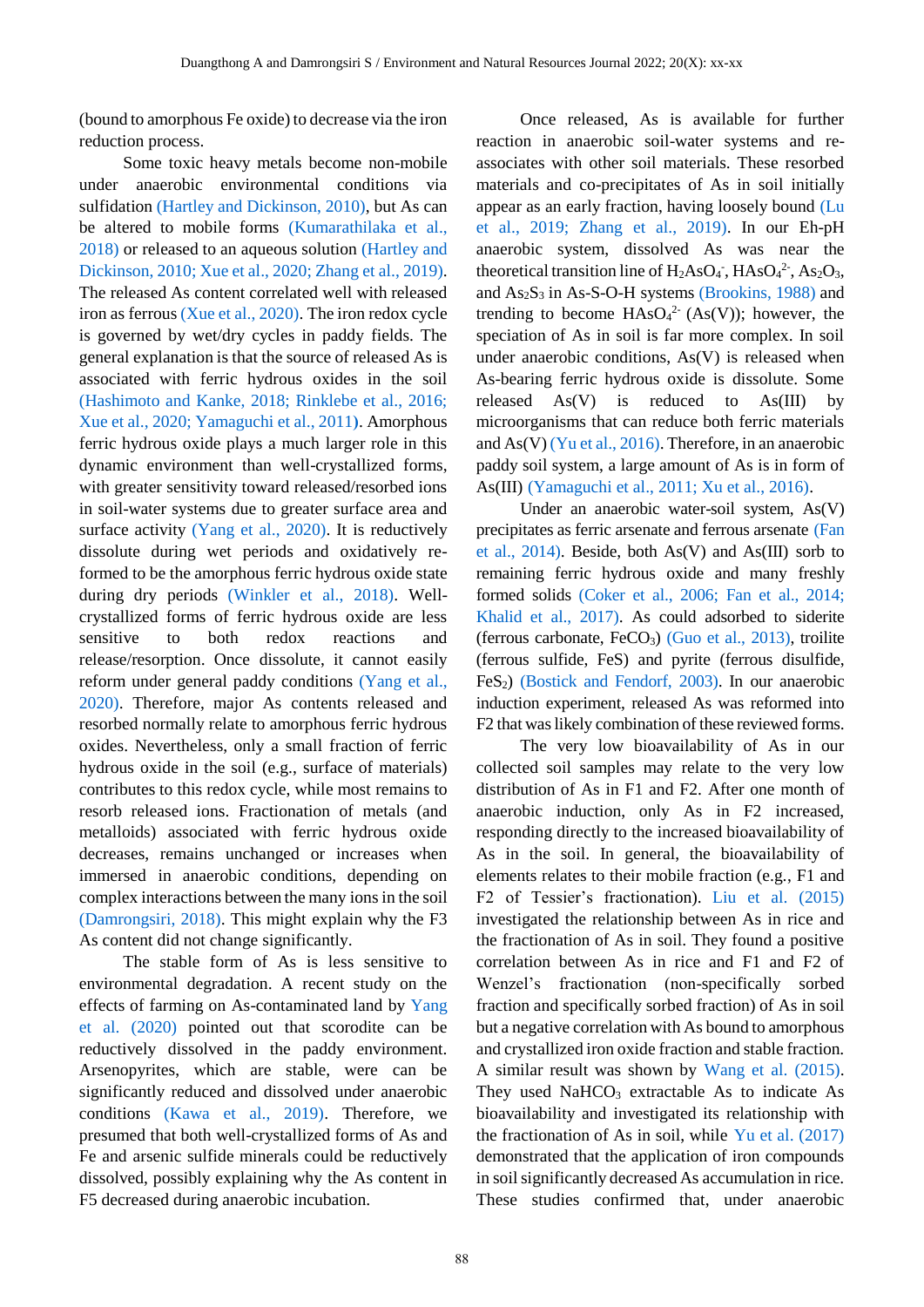<span id="page-5-0"></span>condition, bioavailable As in soil was freshly precipitated As compounds, As re-adsorbed onto soil materials and As associated with freshly formed solids.

## **5. CONCLUSION**

Samples of As-contaminated soil were collected and used in a simulation experiment. The soil samples exhibited aerobic conditions with 35-49 mg/kg As. The As was mainly distributed as a stable fraction, with a limited mobile fraction (<1%). The bioavailability of As was also very low (<2%). After one month of anaerobic incubation, the stable fraction of As (F5) in soil decreased significantly and reformed as As in the mobile fraction (F2), corresponding to an increase in bioavailability. Results indicated that the stable form of As in soil was released under an anaerobic environment. The released As then precipitated, bounded to soil materials or bounded to freshly-precipitated compounds. Results indicated that the bioavailability of As in paddy soil increased when the soil was subjected to anaerobic conditions for a long period. Therefore, agricultural activity that causes anaerobic induction in As-contaminated soil should be avoided. Cultivation of other crops without a waterlogging period or non-food plants should be considered.

## **ACKNOWLEDGEMENTS**

The authors thank the S&T Postgraduate Education and Research Development Office (PERDO) for the financial support and the Ratchadaphiseksomphot Endowment Fund, Chulalongkorn University for the Research Unit of Green Mining Management.

## **REFERENCES**

- Baig JA, Kazi TG, Arain MB, Shah AQ, Sarfraz RA, Afridi HI, et al. Arsenic fractionation in sediments of different origins using BCR sequential and single extraction methods. Journal of Hazardous Materials 2009;167:745-51.
- Bostick BC, Fendorf S. Arsenite sorption on troilite (FeS) and pyrite (FeS<sub>2</sub>). Geochimica et Cosmochimica Acta 2003; 67(5):909-21.
- Brookins D. Eh-pH Diagrams for Geochemistry. Berlin, Germany: Springer-Verlag; 1988.
- Cao Z, Pan J, Yang Y, Cao Z, Xu P, Chen M, et al. Water management affects arsenic uptake and translocation by regulating arsenic bioavailability, transporter expression and thiol metabolism in rice (*Oryza sativa* L.). Ecotoxicology and Environmental Safety 2020;206:Article No. 111208.
- Coker VS, Gault AG, Pearce CI, Van der Laan G, Telling ND, Charnock JM, et al. XAS and XMCD evidence for speciesdependent partitioning of arsenic during microbial reduction

of ferrihydrite to magnetite. Environmental Science and Technology 2006;40:7745-50.

- Damrongsiri S. Transformation of heavy metal fractionation under changing environments: A case study of a drainage system in an e-waste dismantling community. Environmental Science and Pollution Research 2018;25:11800-11.
- Department of Land Development. State of Soil and Land Resources of Thailand. Bangkok, Thailand: The Agricultural Cooperative Federation of Thailand; 2015 (in Thai).
- Department of Primary Industries and Mines. The Survey on Spatial Distribution and Source of Heavy Metal Contamination in the Phu Thap Fah Gold Deposit, Khao Luang Subdistrict, Wang Saphung District, Loei Province. Bangkok, Thailand: Environmental Research Institute; 2012 (in Thai).
- Devesa-Rey R, Paradelo R, Díaz-Fierros F, Barral MT. Fractionation and bioavailability of arsenic in the bed sediments of the Anllóns River (NW Spain). Water, Air, and Soil Pollution 2008;195(1-4):189-99.
- Drahota P, Filippi M. Secondary arsenic minerals in the environment: A review. Environment International 2009; 35:1243-55.
- Essington ME. Soil and Water Chemistry: An Integrative Approach. Florida, USA: CRC Press LLC; 2004.
- Fan JX, Wang YJ, Liu C, Wang LH, Yang K, Zhou DM, et al. Effect of iron oxide reductive dissolution on the transformation and immobilization of arsenic in soils: New insights from X-ray photoelectron and X-ray absorption spectroscopy. Journal of Hazardous Materials 2014;279:212-9.
- Farooq SH, Chandrasekharam D, Berner Z, Norra S, Stuben D. Influence of traditional agricultural practices on mobilization of arsenic from sediments to groundwater in Bengal delta. Water Research 2010;44:5575-88.
- Foucault Y, Lévéque T, Xiong T, Schreck E, Austruy A, Shahid M, et al. Green manure plants for remediation of soils polluted by metals and metalloids: Ecotoxicity and human bioavailability assessment. Chemosphere 2013;93(7):1430-5.
- Fu Y, Chen M, Bi X, He Y, Ren L, Xiang W, et al. Occurrence of arsenic in brown rice and its relationship to soil properties from Hainan Island, China. Environmental Pollution 2011; 159:1757-62.
- Gregori I, Fuentes E, Olivares D, Pinochet H. Extractable copper, arsenic and antimony by EDTA solution from agricultural Chilean soils and its transfer to alfalfa plants (*Medicago sativa* L.). Journal of Environmental Monitoring 2004;6(1):38-47.
- Guo H, Ren Y, Liu Q, Zhao K, Li Y. Enhancement of arsenic adsorption during mineral transformation from siderite to goethite: Mechanism and application. Environmental Science and Technology 2013;47:1009-16.
- Hartley W, Dickinson NM. Exposure of an Anaerobic and contaminated canal sediment: Mobility of metal(loid)s. Environmental Pollution 2010;158(3):649-57.
- Hashimoto Y, Kanke Y. Redox changes in speciation and solubility of arsenic in paddy soils as affected by sulfur concentrations. Environmental Pollution 2018;238:617-23.
- Hooda PS. Trace Elements in Soils. United Kingdom: Blackwell Publishing Ltd; 2010.
- Hsu WM, His HC, Huang YT, Liao CS, Hseu ZY. Partitioning of arsenic in soil-crop systems irrigated using groundwater: A case study of rice paddy soils in southwestern Taiwan. Chemosphere 2012;86:606-13.
- Kabata-Pendias A. Trace Elements in Soils and Plants. Florida, USA: CRC Press LLC; 2001.